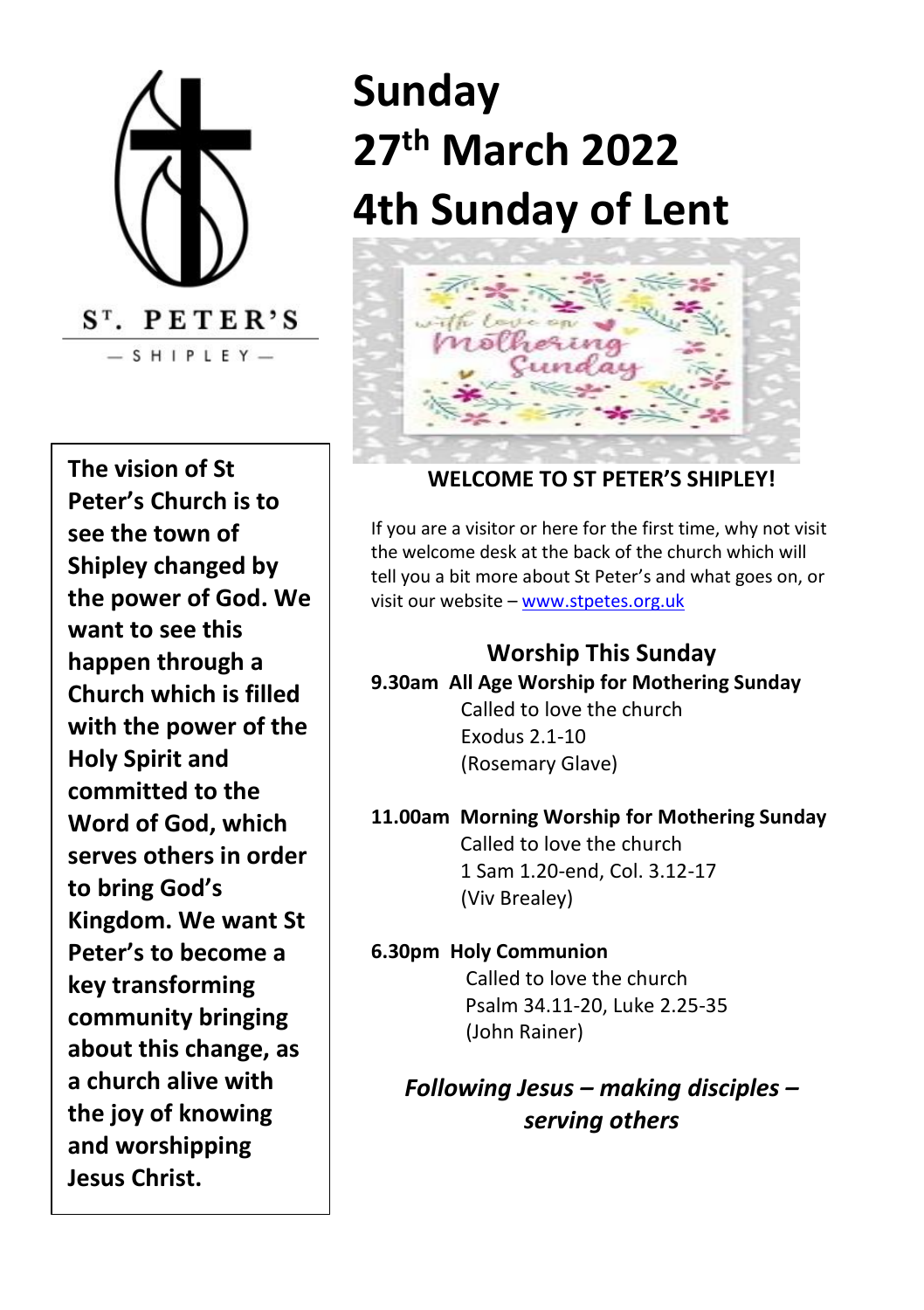| This week: 28 <sup>th</sup> March <sup>-3rd</sup> April 2022 |                                        |                 |  |  |
|--------------------------------------------------------------|----------------------------------------|-----------------|--|--|
| Monday                                                       | 9.00am Morning Prayer                  | Facebook live   |  |  |
| Wednesday                                                    | 9.00am Morning prayer                  | Facebook live   |  |  |
|                                                              | 6.00pm SCT Lent group with Thomas      | Lounge & Church |  |  |
|                                                              | Knight from Shipley Debt Centre        |                 |  |  |
| Friday                                                       | 9.00am Morning prayer                  | Facebook live   |  |  |
|                                                              | 9.30am See and Know                    | Church          |  |  |
| Saturday                                                     | 10.00am Informal prayers               | Zoom            |  |  |
|                                                              | 10.00 Oasis with St John & Ellie Perry | Lounge          |  |  |
| Sunday 3rd                                                   | 9:30am All Age Worship                 | Church          |  |  |
| <b>April</b>                                                 | 11.00am Holy Communion                 | Church          |  |  |
|                                                              | 6.30pm Evening Reset                   | Church          |  |  |

#### **Daily Readings**

Online daily prayers are available on Monday, Wednesday and Friday this week. The set readings for the week are as follows. You can find liturgy for prayers for the week on our websit[e here.](https://stpetes.org.uk/)

# **28 th – 2 nd April 2022**

| Monday                                       | Tuesday                                              | Wednesday                                    | Thursday                                             | Friday                                             | Saturday                                             |
|----------------------------------------------|------------------------------------------------------|----------------------------------------------|------------------------------------------------------|----------------------------------------------------|------------------------------------------------------|
| <b>Morning Prayer</b>                        |                                                      |                                              |                                                      |                                                    |                                                      |
| Ps. 77<br>Exod. 2. 11-<br>22<br>Heb. 9. 1-14 | Ps. 79<br>Exod. 2.23 -<br>3.20.<br>Heb. 9.15-<br>end | Ps. 63<br>Exod. 4. 1-23<br>Heb. 10. 1-<br>18 | Ps. 86<br>Exod.<br>$4.27 - 6.1$<br>Heb. 10.<br>19-25 | Ps. 102<br>Exod. 6. 2-<br>13<br>Heb. 10.<br>26-end | Ps. 32<br>Exod. 7. $8 -$<br>end<br>Heb. 11. 1-<br>16 |
| <b>Evening Prayer</b>                        |                                                      |                                              |                                                      |                                                    |                                                      |
| Ps. 25<br>John 9. 18-<br>end                 | Ps. 80<br>John 10. 1 -<br>10                         | Ps. 91<br>John 10, 11-<br>21                 | Ps. 94<br>John. 10.<br>22-end                        | Ps. 16<br>John. 11.<br>$1 - 16$                    | Ps. 140<br>John 11, 17-<br>27                        |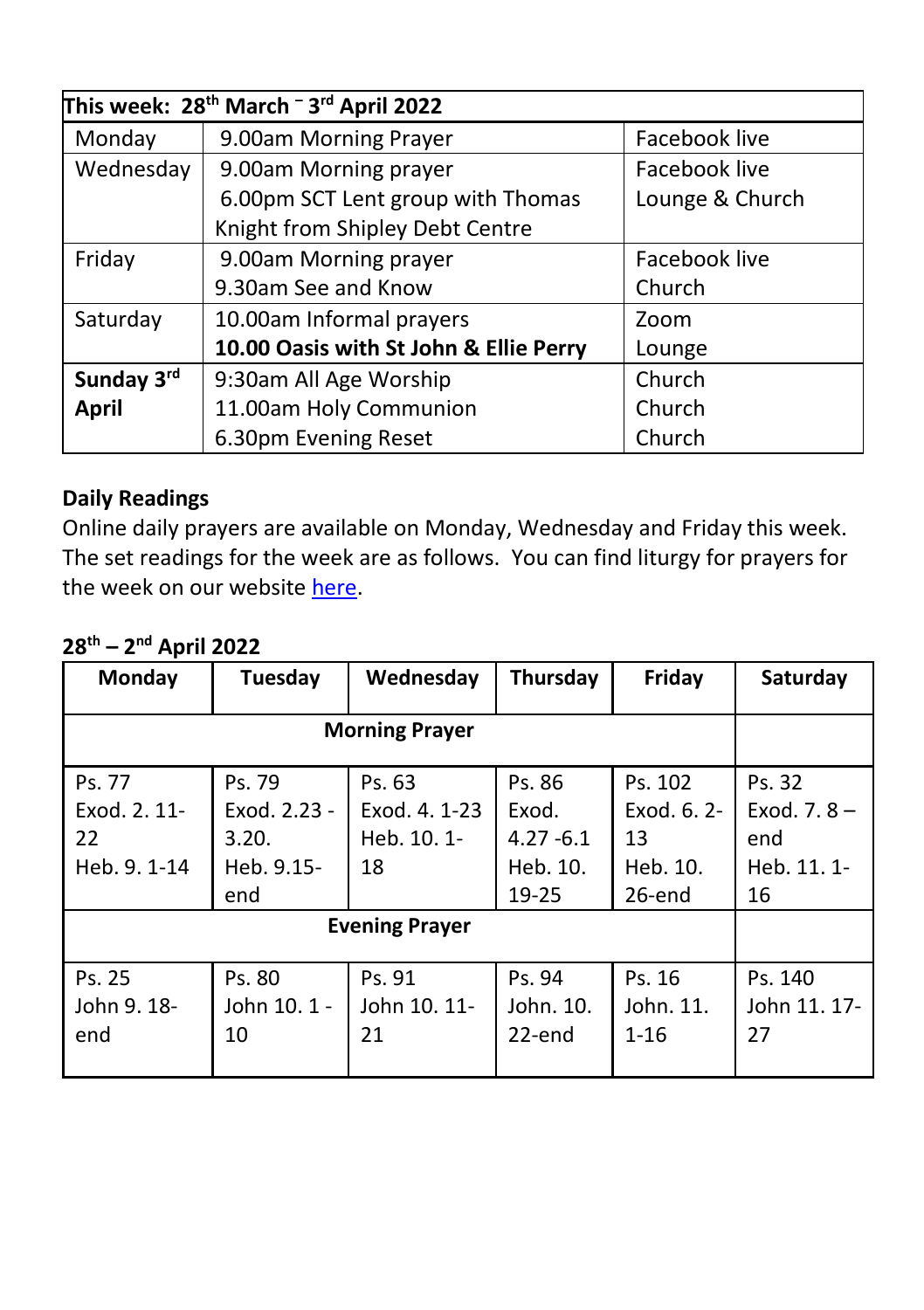#### **NOTICES**

#### **Next Wednesday (30th) – an opportunity to meet Thomas Knight and to hear about Shipley's CAP Debt Centre.**

Thomas is the Manager of the Debt Centre and is partially funded by St Peter's. This Wednesday's SCT session at St Peter's is his first opportunity to join us in person and to talk about his work. The session will begin with Soup and Rolls at 6.00pm in the Lounge and will finish at 7.00pm.

# **Visit of St John and Eleanor Perry – next weekend 1st - 3 rd April**

The Perrys have been link missionaries of St Peter's for more than 20 years, working in Malaysia and the UK with OMF. They will be joining us at **Oasis next Saturday morning at 10.00am** and at our Sunday services for the first time since lockdown. Quite a lot has changed for them recently, and you are encouraged to come and hear about their work.

#### **A message from Keith and Rowena Hodgson**

As promised, here is our land-line telephone number - 01256 643688. We are settling into our flat gradually, after a bad start when the furniture followed us a week later, but fortunately we were able to stay with Deborah. We are coming to Saltaire next Monday for a short visit - our cousin Joyce's funeral on Tuesday and to finalise the sale of the house and finish clearing it out on Wednesday. Unfortunately, this cannot be at a weekend, but we hope to make further visits later in the year. Our very best wishes to all at St. Peter's, who we do miss.

# **A message from Guy Barford**

Guy Barford and the family would like to thank all the members of the Church who have sent cards and came last Friday to support them at the Memorial Service to Bobby in St Martin's Church. It is a great comfort to know so many of you are supporting us at this time in prayer.

#### **Pauline Wilshin**

Pauline has asked me to pass on the news that she will be moving to Scotland on 7 th April to be closer to her family. After many years worshipping at St Peter's she is going miss all of us, but she now needs her family at hand. We wish Pauline well for this move and for the future : please remember her in your prayers. John Rainer.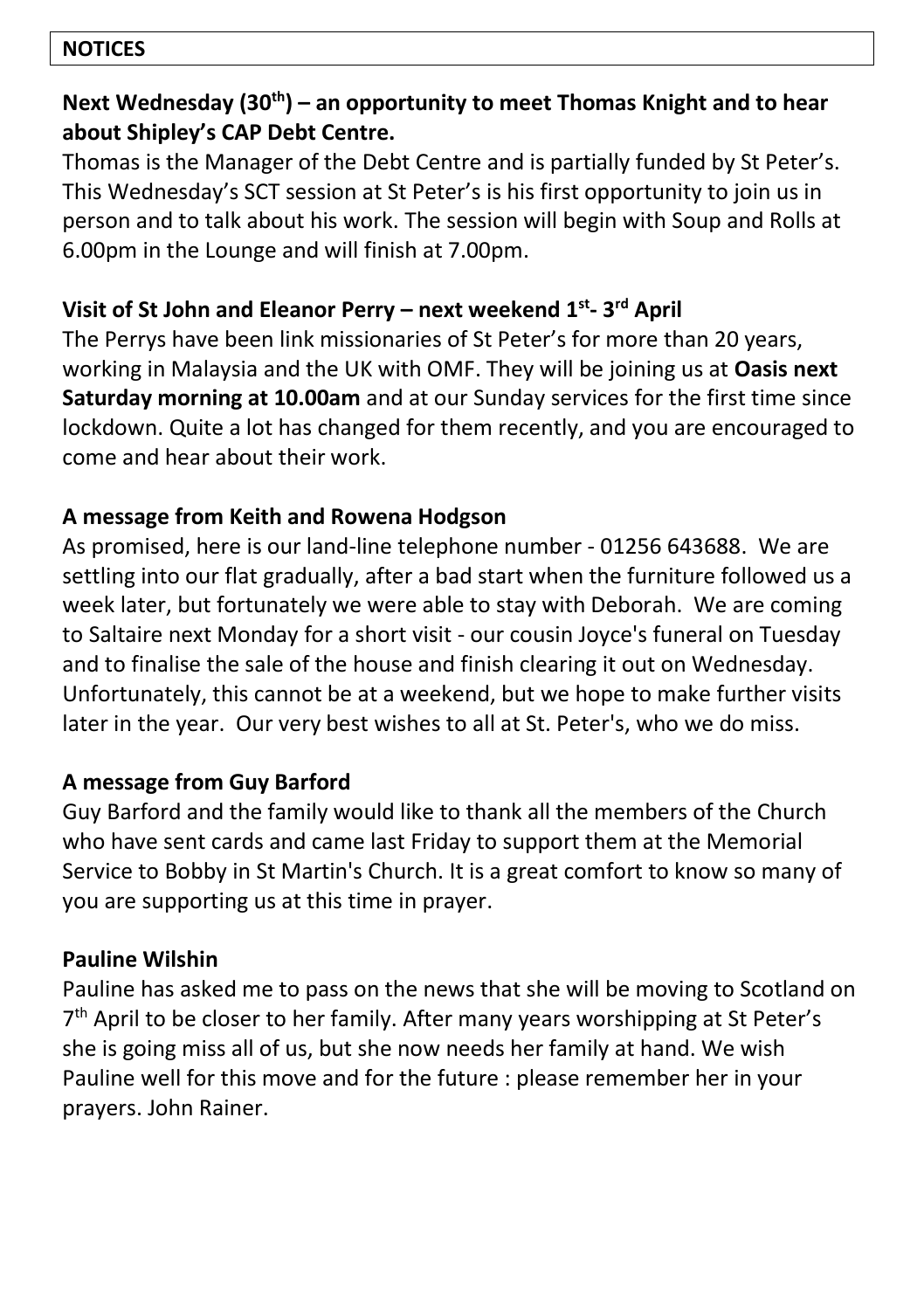#### **Funeral of Jane Legg**

Jane's funeral will be here at St Peter's at 12 noon on **Thursday 7th April.** Please pray for her family at this time.

#### **TakeTime meditations on Zoom are back for Lent!**

You are welcome to join me (Helen Scott) for 20 mins to take-time listening to a guided meditation, inspired by the stories of Jesus.

Easter sessions: Weds 13th April, Fri 15th April (Good Friday) , Sunday 17th April (Easter Sunday) , Wednesday 20th April.

Zoom link[: https://us02web.zoom.us/j/5453966983](https://us02web.zoom.us/j/5453966983)

Meeting ID: 545 396 6983

Relax, have a break, enjoy the sense of peace. For a weekly reminder email contact: [helsplatt@hotmail.com](mailto:helsplatt@hotmail.com)

#### **St Peter's Lent Course**

The remaining Lent session will take place at St Peter's on **April 9 th .** The session will include a short worship time, teaching, opportunity for reflection and/or discussion and will finish with a simple soup and a roll lunch together. This last session on April 9 will help to prepare us for all that will follow during Holy Week. The session will run between 10.30am and 12 noon in church, with lunch following between 12 and 1. If you'd like to join us, please sign the list on the Welcome Desk or visit [www.stpetes.org.uk](http://www.stpetes.org.uk/) and follow the links to book online via Eventbrite.

#### **SCT Lent Events**

Shipley Christians Together will be having some weekly meetings during Lent, starting this week. Each meeting will be hosted by a different church, will focus on a different topic of interest and will include a simple soup and bread meal and a short talk. All are welcome, events start at 6pm for around an hour. The remaining programme will be:

**Wednesday 30 March: St Peter's Shipley; CAP Debt Centre** Wednesday 6 April: St Walburga's Church; Peace Wednesday 13 April: Christchurch, Windhill; TBC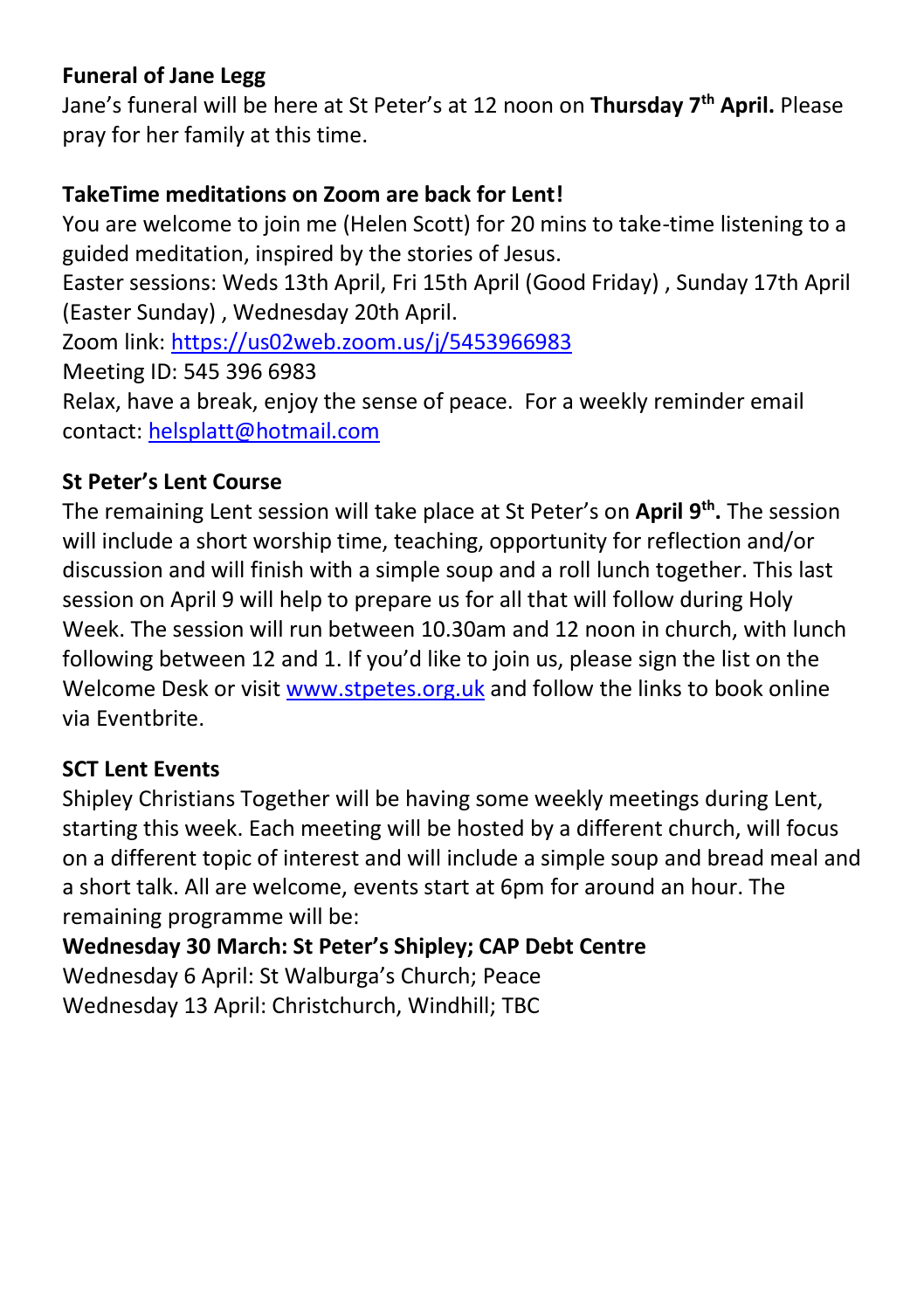#### **Lent Retreat with Bishop Toby**

**Saturday 2 April, 10am-1pm (coffee from 9.30am), Bradford Cathedral**

Everyone is welcome to this quiet retreat morning, which will be an opportunity to find a Lenten space to meet with God. There will be time to enjoy the Cathedral space, to pray, with prayer stations available, reflect and to bring to God some of what we are carrying. Bishop Toby will be giving brief reflections on the hours and other resources will be available as well. It's fine to turn up on the day, but if possible, please do book in advance for numbers by emailing [carmel.dylak@leeds.anglican.org](mailto:carmel.dylak@leeds.anglican.org) or phoning 0113 353 0290.

#### **Aid for Ukraine**

The disaster in the Ukraine leaves us desperate to help. JOY has contacts with the local Ukrainian community and the means to get aid to Poland.

We are asking for the following items (**NOT clothes** which are being provided by communities across the country)

**Toiletries, towels, facecloths and sanitary products, first aid kits, new underwear and socks, baby milk, flasks and sleeping bags, warm hats, scarves and gloves** (it's snowing there with temperatures well below freezing).

All **must be new or as new**, and can be left at the **Shipley JOY shop** on **Thursdays between 10am and 3pm** or the **warehouse** at **14 Jubilee Way on Thursdays between 10am and 1pm** or **in church**. Please contact Kathy on 07751303210 for any bulk donations, so they can be collected swiftly.

Be assured this will not delay or reduce our aid to the Yemen (See further notice below.) Thank you. Help in sorting and packing will be gratefully accepted.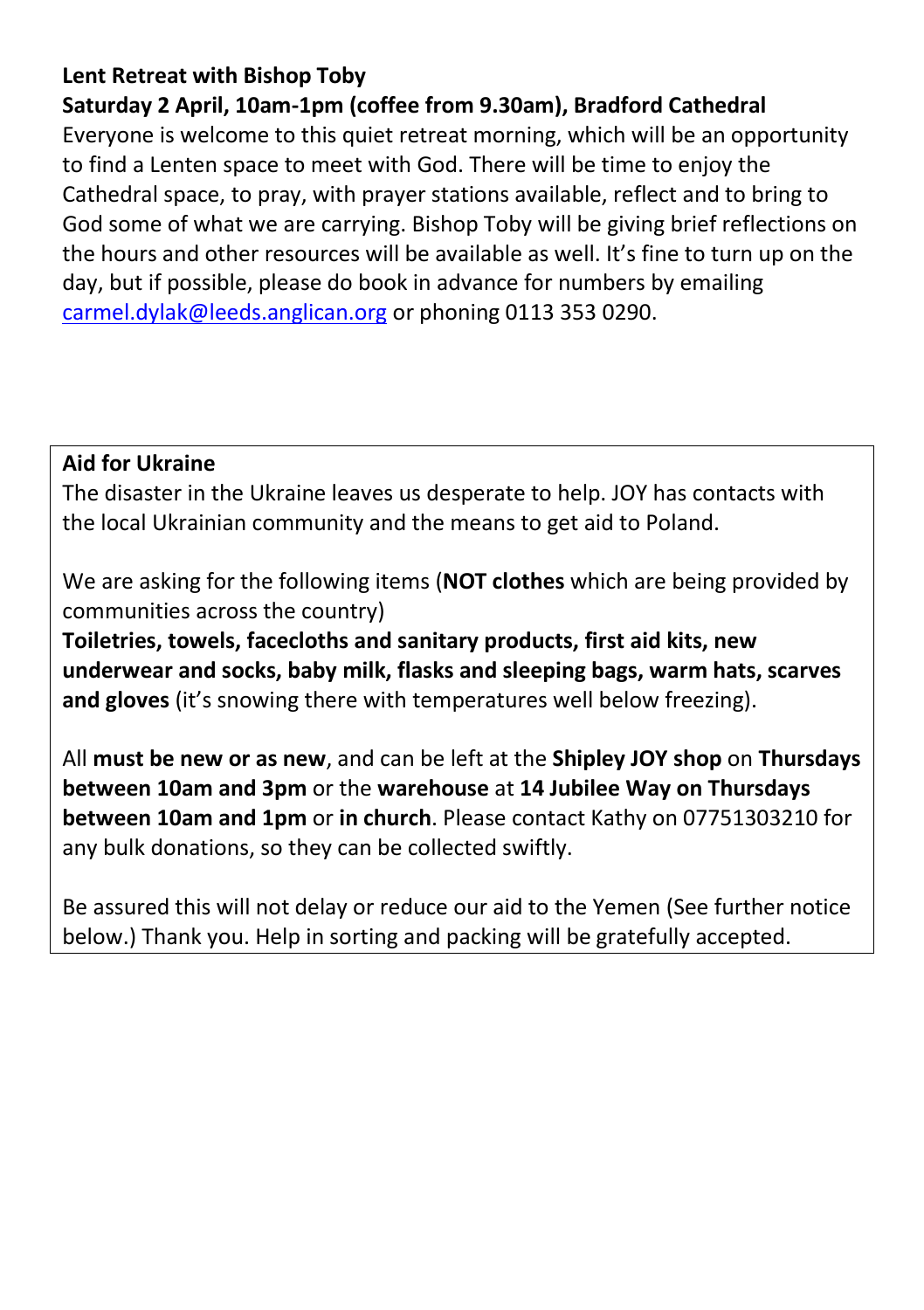#### **Churchwarden news**

Hazel Wilmshurst will be stepping down as Churchwarden at the Annual Parish Meeting this year. So we all need to be thinking and praying now for a successor to Hazel before nominations open at the start of April. Is this something you could do? Or something you could encourage someone else to consider seriously? The Staff would be very pleased to talk to you informally about it. We will be thanking Hazel formally for her time in the role at the Annual Meeting. We will also have a total of 8 vacancies on the Parochial Church Council to fill at the annual meeting – please be praying about whether God be calling you, or someone you know, to this important role.

# **Annual Parochial Meeting and Electoral Roll**

This year's APCM will be on **Sunday May 1st .** To vote in this meeting you need to be on the Electoral Roll of the church. Most of you who worship regularly here are already on the Roll, but if you have begun to attend since the start of the Covid pandemic you may need to join. You have until the end of March to fill in the relevant form, and Elisabeth Sture will be supervising this and making the essential checks.

#### **Messy Church Update**

Thank you for your ongoing support! Last week Messy Church went well and families returned and brought their friends too which was lovely and we had 20 adults and 20 children!

Updated ways to help especially since we do seems to be growing each month now and in the lead up to Messy Easter which hopefully will be a brilliant outreach:

1) Keep eating Yogurts: thank you for bringing in your yogurt pots that are like Muller corner ones that have additional corner bits on the pots. Please keep bringing them in until the 3rd April and happy eating!

2) Preparations Team: we have a planning team and a preparations team that meet monthly. If interested in helping with either of these behind the scenes or at least one off for Messy Easter prep, please get in touch with Rachel or Jessica for more information.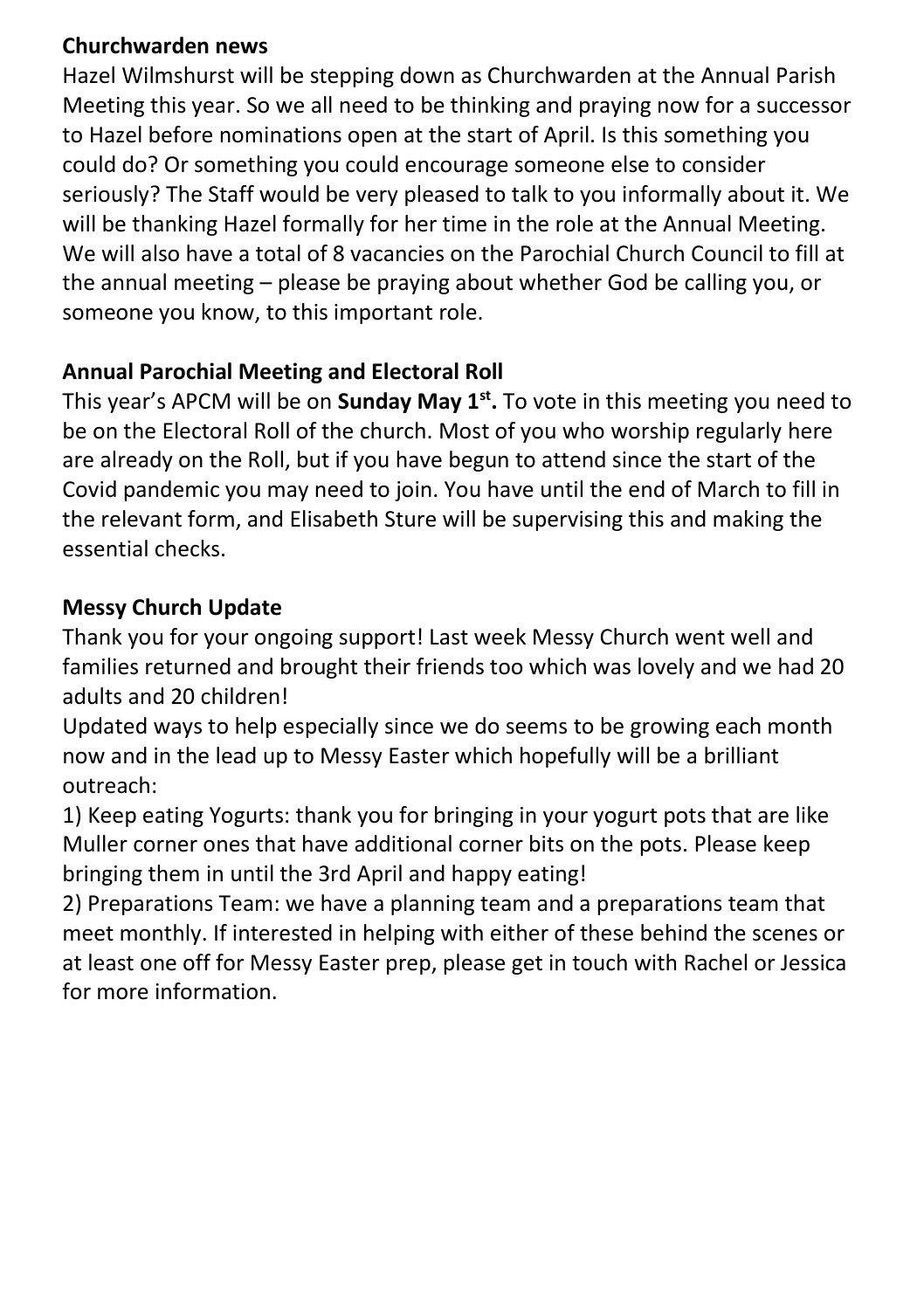4) On the day help: Messy Church is from 3.30-6pm (including tea) on the third Sunday of every month. However, between 12-12.30pm after the 11am services, Rachel needs help with set up. Other volunteers are needed to do jobs including registering; doing the tea trolley; kitchen team; supervising an activity table; simply chatting to families; acting (only a little for Easter and not necessarily with lines); leading prayers (we'll supply the ideas); laptop; sound desk; tidying and washing up. Times to arrive and leave depend on how you decide to help so you don't necessarily have to stay the whole time. We have a fantastic team (thank you so much to everyone who has been involved so far!) but in order to sustain doing these as we continue to grow, more helpers would be very helpful, so please do pray if this might be something for you to get involved with somehow.

5) Invite! Messy Easter will be very special on the 10th April, 3.30-6pm including tea!

6) Pray! Pray however you feel led but some prayer suggestions include for continued wisdom and logistics when preparing, for the services themselves and also for the spiritual impacts of Messy Church!

# **Saturday Prayers on Zoom**

If you'd like to join a prayer meeting, for both thanksgiving and intercession this Saturday morning at 10am for around half an hour, it would be great to see or hear you. Just click the link below, input the password below if asked (not sure you need to). You may need to download zoom if you haven't used it before. You can do this on most PCs, laptops, iPads or smart phones. You may want to check this out before the session if not used before.

If you have any questions, then ring Andy on 01274 510951.

Join Zoom Meeting

[https://us04web.zoom.us/j/78736560052?pwd=gB5O43VOSN6wkjXWHybh2obD](https://us04web.zoom.us/j/78736560052?pwd=gB5O43VOSN6wkjXWHybh2obD8HhKQo.1) [8HhKQo.1](https://us04web.zoom.us/j/78736560052?pwd=gB5O43VOSN6wkjXWHybh2obD8HhKQo.1)

Meeting ID: 787 3656 0052 Passcode: 6z8tYB

#### **Who's Who**

The Who's Who is now available and copies are being kept in the safe to comply with GDPR regulations. If you would like one, please request one from a Warden. They cost £2.50. We regret we cannot send out copies by email.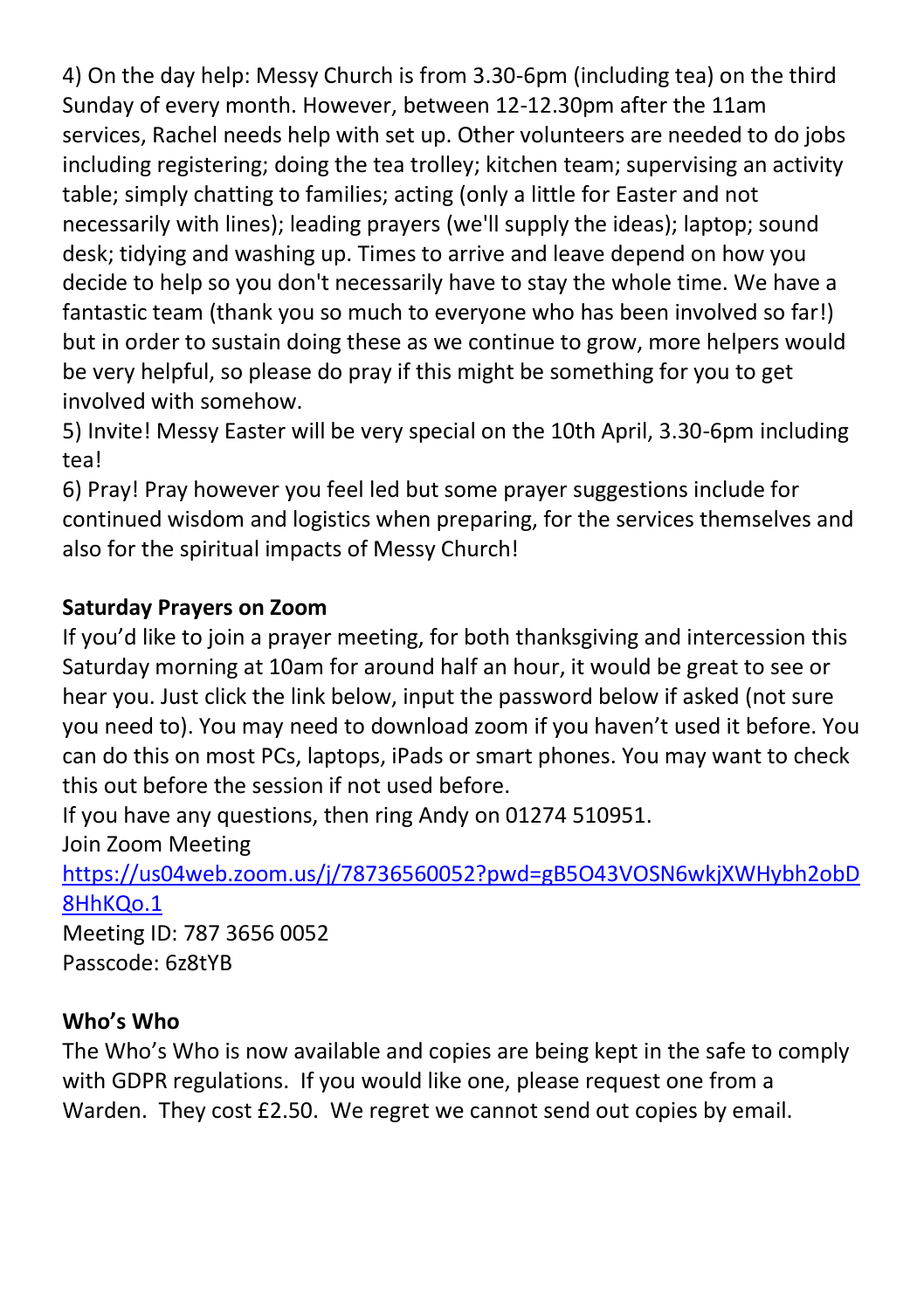#### **Baptism and Confirmation**

Bishop Toby has agreed to come to our Evening Service on **Sunday 26th June** to confirm several candidates. These services haven't happened much during the pandemic, and if you are interested in being baptised or confirmed (or both) in this service please contact John to talk about preparation. Please save the date in your diary and plan to come and support our candidates.

#### **Open Gardens 2022**

Open Gardens will be Saturday 11th and Sunday 12th June 2022. If you live in the area and might consider opening your garden, please contact Helen Scott for further info. [\(helsplatt@hotmail.com](mailto:helsplatt@hotmail.com) or 07941713632)

#### **Eco Tip**

A reminder when getting compost to chose peat free options as these harm precious peat areas. Please check as even 'organic' compost can contain peat. Have you an eco challenge or tip to share? Please email: [gemmarichards15@hotmail.com](mailto:gemmarichards15@hotmail.com)

#### **PRAYER REQUESTS**

Pray for those who are ill or have other needs, especially members of St. Peter's family: John and Barbara Arkley, Adele Attwood, Lis Bals, Jo Baxter, Maureen Bragg, Hazel Fawley, Glenys Gillow, Moira Gledhill, Joyce Greaves, Roy Harker, Lorna Hartley, Gina Hearne, Ian Hearne (Gina's son), Rowena and Keith Hodgson Pat Hornby, Barbara Lehane, Jeff Parkinson, Val Ross, Joyce Taylor, Margaret Wilkinson and Joan Yeates.

#### **Mission Partner News**

**Sheila Leech** is Head of International Ministry at FEBA, and continues to update us on the situation for Christians and mission in Ukraine. The team in Ukraine are now hosting more long-form programmes - which give listeners a better chance to get to know broadcasters; listeners 'sit with them' for an extended period of time, and as a result they often feel more comfortable in asking questions or asking for prayer.

The broadcasters become more like family: they are with listeners wherever they are - whether they are isolated (having relocated to new cities) or in bomb shelters close to home. Time spent listening to and connecting with the team becomes a 'safe space', and listeners are no longer alone.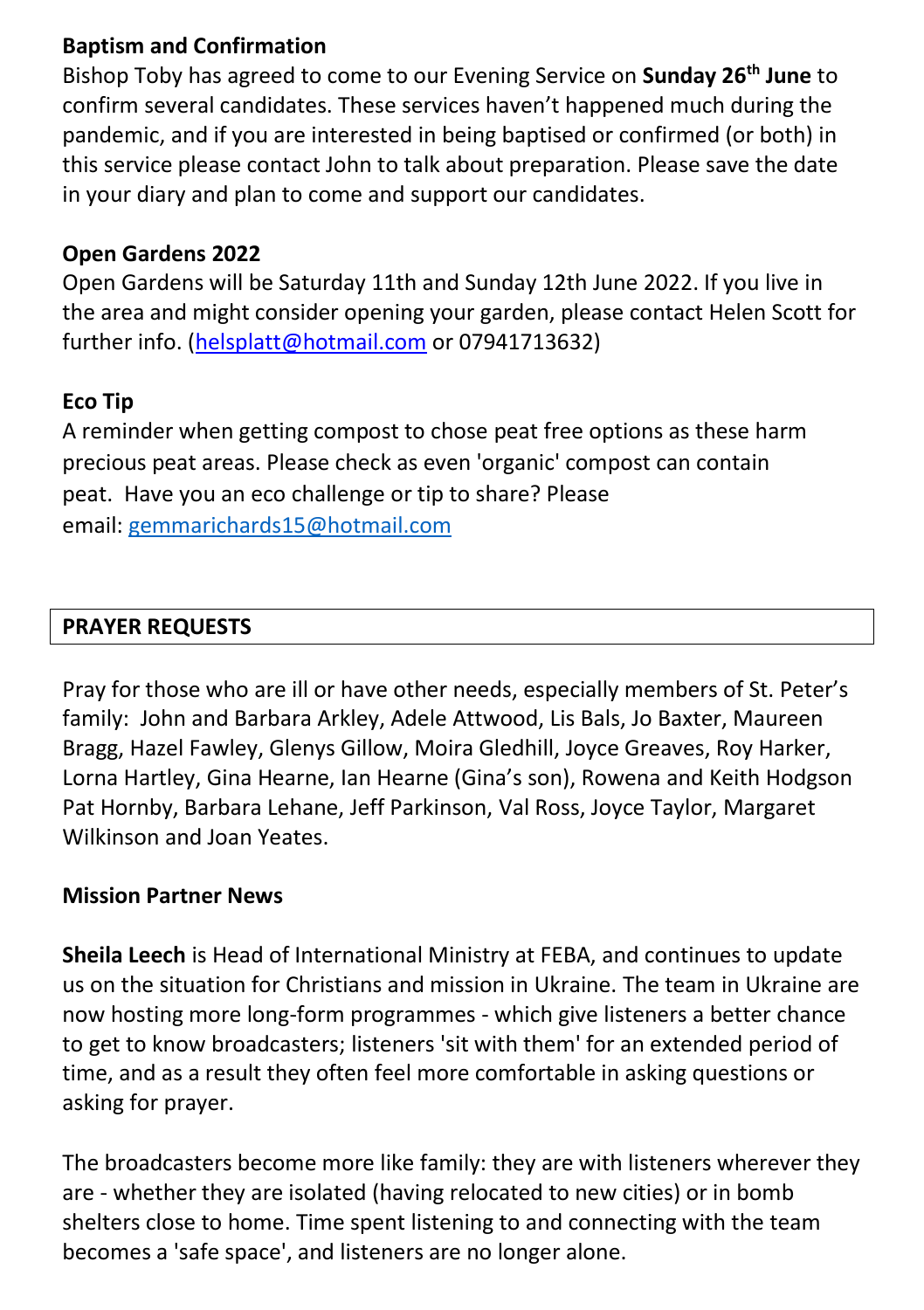Our broadcasters talk with listeners and listen to them: they encourage them, pray for them, and read the Scriptures aloud. This has been particularly effective and impactful recently: people are responding to God's word in a new way especially the Psalms, which seem to be speaking directly to Ukrainians in this situation.

People are calling the station having heard the Bible being read - not knowing anything about Christianity, but wanting to understand what it is that they are feeling and how to be a part of it.

Please pray for the team as they share God's word with their listeners. Please pray that hearts and minds would be open to the Scriptures - that people would come to understand God's love for them, as expressed through His word. Let's pray that team members would discern how best to engage with listeners, that they'd have the right words to share (1 Peter 3:15).

Pray for **Living Waters Church in Olinda, Brazil** and for **Bishop Flavio** who now leads this work started some years ago by our friends Ian and Simea Meldrum. Pray for the work of **My Father's House**, a safe house for young boys rescued from drugs and violence on the streets, and for the **ReVive House**, a similar safe house for girls established more recently by **Andy and Rose Roberts**. Pray that these boys and girls will find a living relationship with Jesus Christ as well as a life away from violence and criminality. Pray too for Andy, who is now back in the UK as Head of International Ministry for CMS, and for his family.

**St John and Ellie Perry** will be with us next weekend. They are still looking for permanent accommodation in the UK. Pray for St John in his new role in OMF working amongst Indonesian nationals here, particularly in London.

Remember the work of **our local charities**, JOY, BEACON, the Zephaniah Trust, Shipley Neighbours and the Bradford North Food Bank.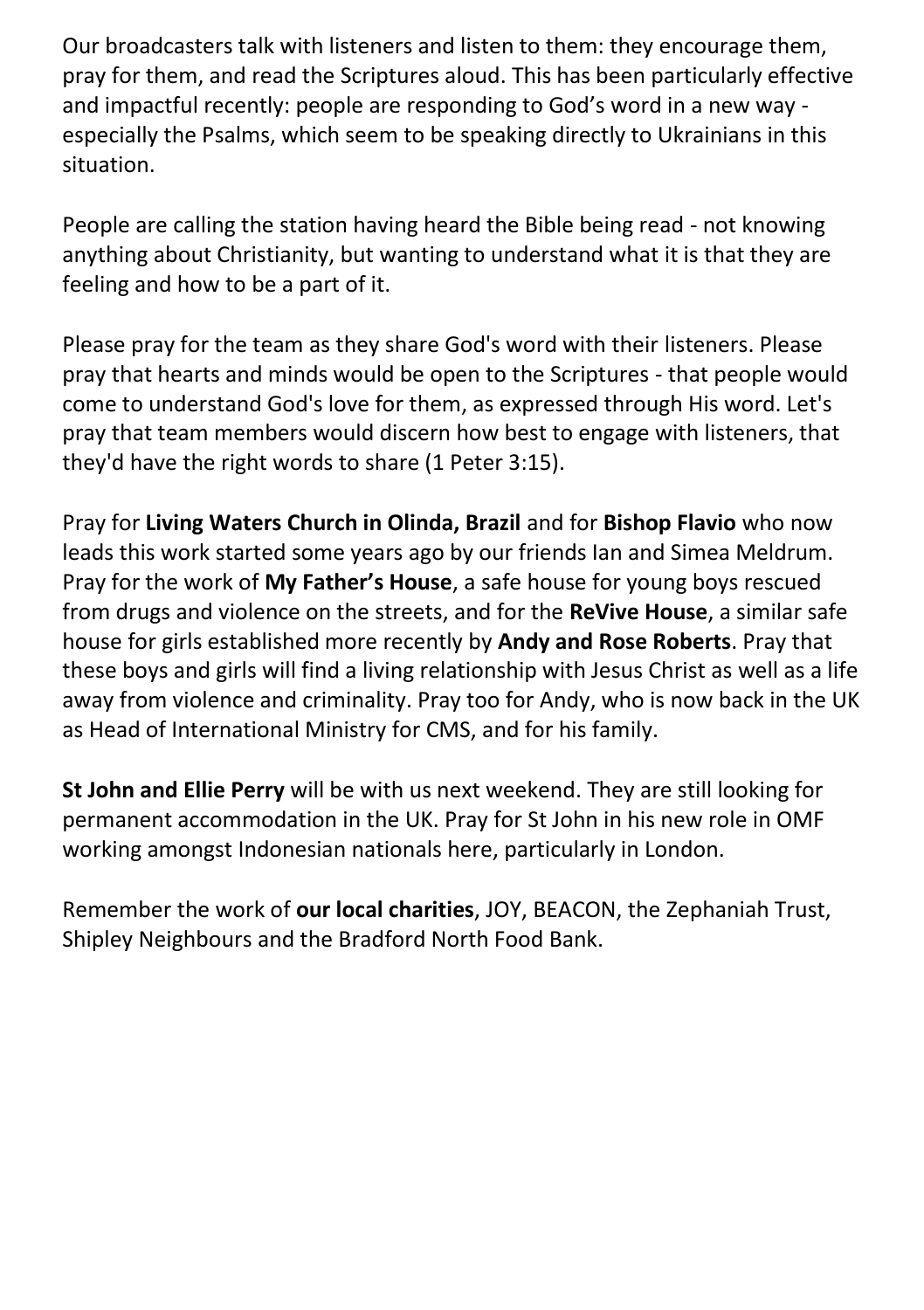#### **A HELPING HAND**

We operate a Helping Hands Fund for any member of our congregation struggling financially. This is there to help with short term one- off needs. You can pick up a leaflet with more information from the welcome desk or church office or contact Mandy Thorlby [\(mandythorlby@g](mailto:mandythorlby@)mail.com, or 07801 138180). If you'd like to donate to the Helping Hands Fund, please contact Andy Thorlby [thorlbya@yahoo.co.uk](mailto:thorlbya@yahoo.co.uk) or 01274 510951, or make a donation in the usual way into the church, clearly identified as "Helping Hands Fund".

**This Church operates a Safeguarding Policy in line with national and diocesan guidelines. Our Safeguarding Officer is Frances Agar, (01274 780528). Child Line can be contacted on 0800 1111.**

| <b>CONTACT ST. PETER'S</b>                                     |                                                            |              | <b>DAY OFF</b> |
|----------------------------------------------------------------|------------------------------------------------------------|--------------|----------------|
| <b>Vicar</b>                                                   | John Rainer                                                | 01274 584488 | Friday         |
| <b>Associate Priest &amp; Team</b><br><b>Rector of Shipley</b> | <b>Brian Greenfield</b>                                    | 01274 788345 | Saturday       |
| <b>Licensed Lay Minister</b>                                   | <b>Viv Brealey</b>                                         | 07519 552231 |                |
| <b>Treasurer</b>                                               | Mike Moss                                                  | 01274823133  |                |
|                                                                | Mervyn Silva                                               | 01274 419815 |                |
| <b>Churchwardens</b>                                           | Hazel Wilmshurst                                           | 01274 589085 |                |
| Children & Youth Worker                                        | Rachel McGirr                                              | 07305908745  | Thursday       |
| <b>Shipley Neighbours</b>                                      |                                                            | 07848413941  |                |
|                                                                | Carol Brown                                                | 01274 585242 |                |
| <b>Pastoral Co-ordinators</b>                                  | Keith Brown                                                | 01274 585242 |                |
| <b>Confidential Prayer Chain</b>                               | Pam Crapper                                                | 01274 564047 |                |
| Ring anytime                                                   | Val Raybould                                               | 01535 958792 |                |
| <b>Church Office</b>                                           | $Mon - Thus$<br>9.00am -12.30pm<br>Friday 9.00-<br>11.00am | 01274 400381 |                |
| $^{\circ}$                                                     | office@stpetes.org.uk                                      |              |                |